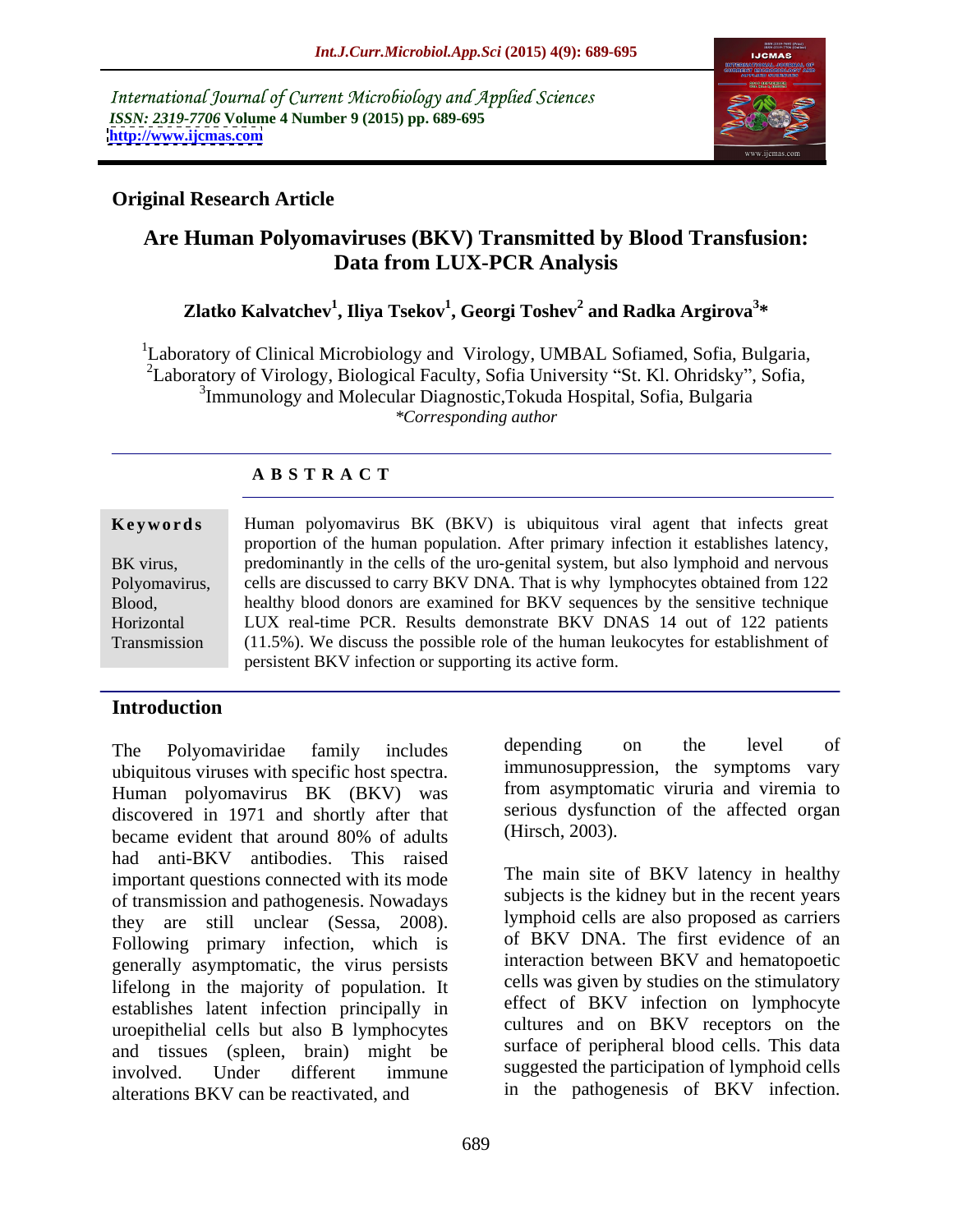Consequently, BKV sequences have been Nevertheless, the data on the prevalence of containing density gradient reagent detection of BKV sequences in lymphocytes

We tried by the help of sensitive molecular Hanks solution, pelleted at slow technique Light Upon Extension real-time polymerase chain reaction (LUX real-time PCR) to detect BKV sequences and study the prevalence of the infection in peripheral lymphocytes from healthy blood donors.

63 years) were collected randomly at the Center of Hematology and Blood Transfusion, Military Medical Academy- Dickinson, K2E, 3 ml) supplied with EDTA

### **Blood preparation**

initially left at 4<sup>o</sup>C for approximately half to antigen and labeled with 6obtained blood into clearly visible plasma

often detected in blood cells from healthy plasma was then carefully removed and the and immunocompromised people by cells were used for lymphocyte separation. sensitive molecular techniques. This was performed by the use of the ficoll BKV DNA in peripheral lymphocytes is Lymphoflot (Biotest, Cat. No. 824012 highly discordant and contradictory. Blood Germany). In general two milliliters BKV positivity varies from 0 to 90% volume/volume Hanks diluted blood were (Dorries, 1994; Dolei, 2000). Besides, the laid over equal quantity of Lymphoflot and has disputable significance for the instructions were followed. After pathogenesis- yet it is not clear whether centrifugation at 2500 rpm, the lymphocytes these cells are persistently or transiently accumulate as opalescent ring between the infected, had integrated or episomal copies adjacent layers of plasma and Lymphoflot of viral DNA. captivated red blood cells. Following its and lower layer of forming elements. The containing density gradient reagent volume/volume Hanks diluted blood were for further operations the manufacturer's instructions were followed. After removal, they were suspended in  $500 \mu l$ Hanks solution, pelleted at slow centrifugation (1000 rpm) and kept at -70°C until DNA preparation.

# **DNA extraction and LUX Real-time PCR**

Moreover, this technique allows fast The extraction of DNA was performed by detection of even few viral genome copies the use of in-house modification of the and the obtained data is easily interpreted. phenol/chloroform/iso-amyl (Invitrogen, Cat **Materials and Methods** leukocytes. DNA was precipitated by **Donor group and blood collection** pelleted and rehydrated with 30-50 µl ultra Blood samples from 122 healthy donors (19- were held along with the proper extraction No 15593-049, USA) method applicable for absolute ethanol and 3M sodium acetate, pure water. All the extraction procedures controls.

Sofia. Blood was taken via radial vein lymphocytes were detected by LUX realpuncture in sterile vacutainers (Becton- time PCR optimized in the Laboratory of as anticoagulant. Infectious and Parasitic Diseases (Slavov S., BKV sequences in peripheral blood Molecular Virology, National Center of et al., 2008).

Freshly collected peripheral blood was designed for the genomic region of the small and an hour, until the natural deposition of carboxyfluorescein (FAM) was used for the cellular components at the bottom of the amplification of BKV sequences in tube. The result was stratification of the leukocytic DNA. The features of these The primer set BKLUX-1/BKLUX-2 t antigen and labeled with 6 amplification of BKV sequences in primers are given in table 1.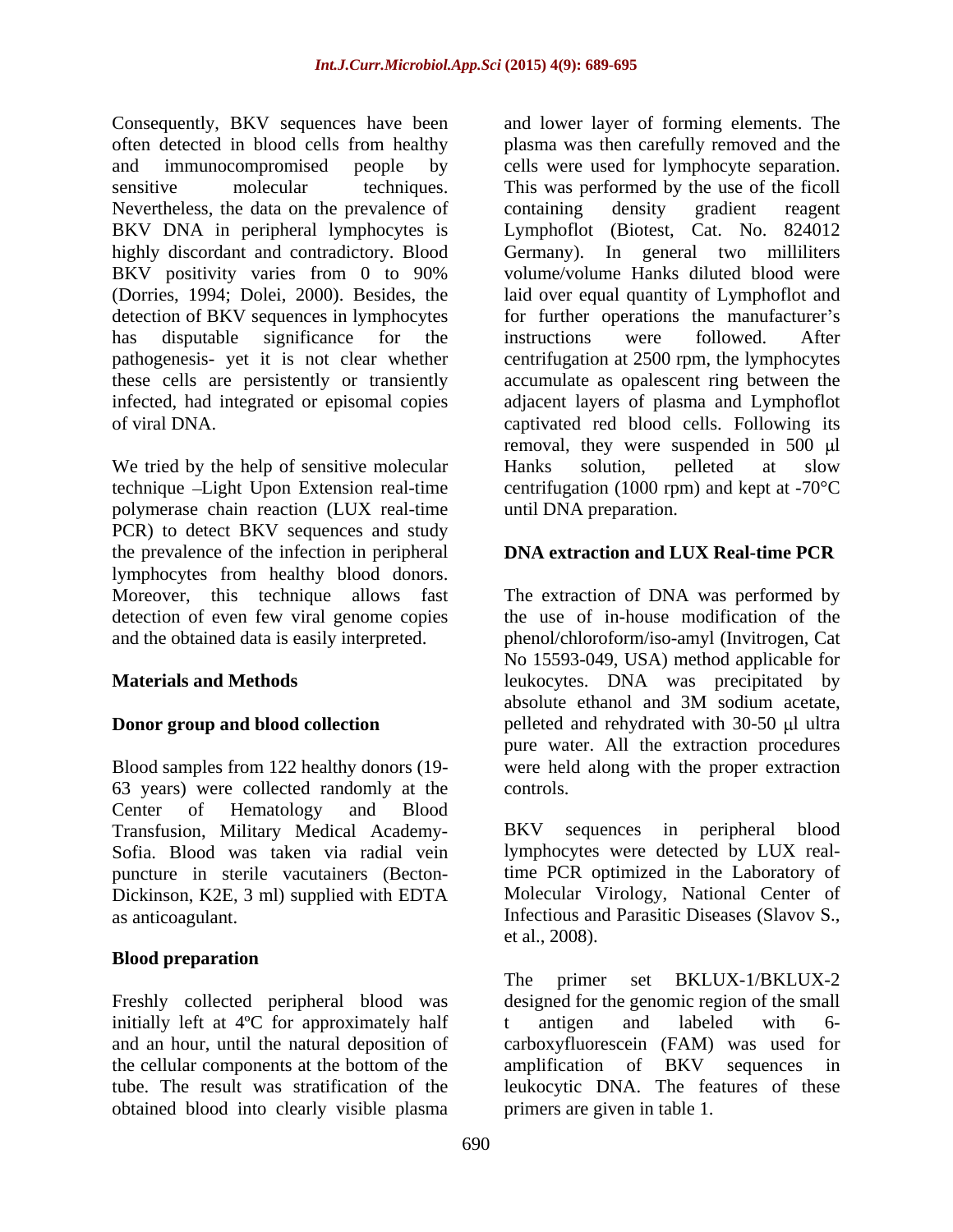The optimized PCR mixture consisted of the **Results and Discussion** following components:  $5 \text{ µl}$   $10X$  PCR buffer; 2.5 mM  $MgCl_2$  (Abgene, USA); LUX real-time PCR showed to be sensitive 1.25U of thermostable Taq DNA and specific tool for the detection of BKV polymerase (Invitrogen, USA); 200 μM of sequences in DNA from peripheral blood each of the four nucleotides (USB, USA); leukocytes. At the end of the reaction the FAM-labeled LUX primer and sampleswere subjected to melting curve corresponding unlabeled primer (400 nM each, final concentration),  $1 \mu l$  ROX temperature of the amplicons was about reference dye (Invitrogen, USA) and 5  $\mu$  78°C corresponding to that of the positive (~5 ng ) leukocytic DNA up to a final BKV DNA control. No background non volume of 50 µl. MJ Research Opticon (Bio-<br>specific fluorescence signal was observed. Rad, USA) was programmed for the reaction The amplification plot and melting curve protocol: initial denaturation at 95°C for 10 analysis of BKV LUX real-time PCR are min, followed by 50 cycles consisting of denatiration at 95°C (15s) and one-step of annealing/elongation at  $60^{\circ}$ C (1 min). Our survey included 122 healthy Fluorescence spectra were recorded during individuals, visiting a transfusion centre for the annealing/elongation phase of each PCR blood-donation. The group consisted of 95 cycle. The cycle threshold was calculated as men (77.8%) and 27 women (22.2%) with the cycle number at which the reaction mean age 37. 9951 yrs (19-63 years). Their

generated at the presence of LUX-primers, the temperature from 60 to  $95^{\circ}$ C at a (11.5%). transition rate of 0.1°C/s. The software calculates the Tm, i.e. the rate of change of fluorescence (Tm=dI/dT) is displayed as a

BKV DNA positive control was obtained from the sera of patient (Lab. N 251) who has developed hemorrhagic cystitis due to identified as viruric and viremic. The negative control consisted of ultra pure PCR

were carried out using the statistical software package SPSS 9.0 (SPSS Inc.).

### **Results and Discussion**

LUX real-time PCR showed to be sensitive sequences in DNA from peripheral blood analysis and the estimated melting described in figure 1.

became exponential. The clinical records revealed that they were To identify the specific PCR products real-time PCR for the detection of BKV Tm analysis was performed by increasing fluorescence signal in 14 out of 122 patients Our survey included 122 healthy absent of systemic or chronic diseases. LUX sequences showed positive increase of the (11.5%).

function of temperature. infection with BKV (11.5%) in blood reactivated virus and has been previously tropism of BKV for circulating cells is even water. First of all, the technical differences are **Statistical analysis** crucial, as it is estimated that the amount of The statistical calculations and the example the previous studies employed estimation of frequencies and mean values single or nested PCRs, and not real-time The obtained results could be interpreted in several ways. We found a middle level of leukocytes. The data obtained by multiple surveys is disputable as the percentage varies between 0 and 90% (Sundsfjord, 1994, Dorries, 1994). The divergence of higher in the different compartments of the host. This might be due to several reasons. important. The sensitivity of the assays is BKV DNA in leukocytes is very low. For viral detection (Dolei, 2000). Despite all, our LUX real-time PCR assay was highly sensitive and specific and information for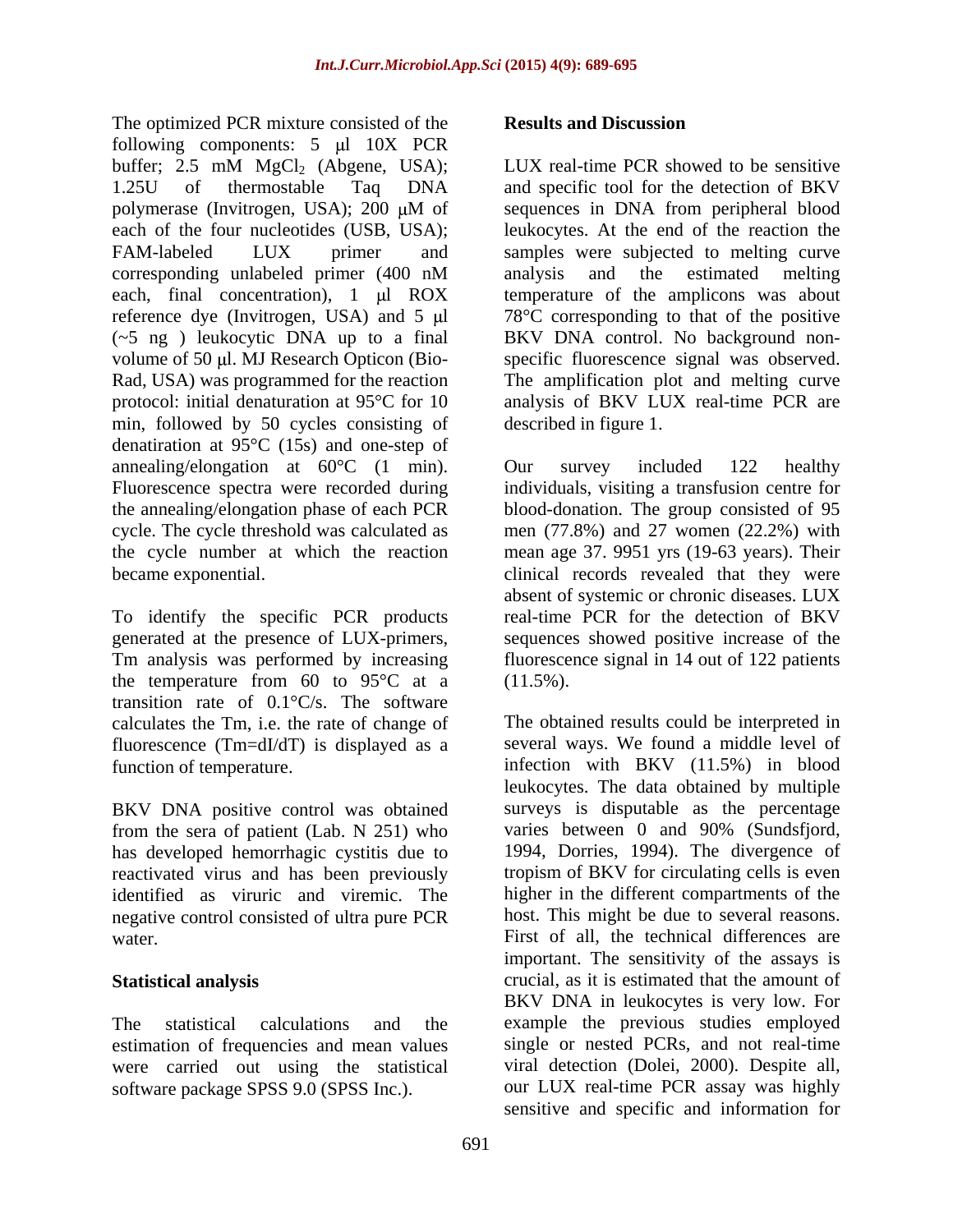reason- differences in the study group. The might not be ignored, is the state of individual infection at the time of sampling mechanism of the infection (Portolani,

The discussion on the role of BKV infection that they most probably present viral latency in lymphocytes is very difficult. On one site, permitting the establishment of viral hand it must be distinguished whether persistence in the affected organs or a lymphoid cells carry BKV persistent or reactivated infection. BKV DNA is different tissues (Degener, 1997). demonstrated in the lymphoid tissue of oropharynx and tonsils. In the lymphocytes of these tissues the BKV genomes were of full length, in low copy numbers and episomal state. This data supports the fact that the BKV infection in lymphocytes is persistent. Our real-time PCR results compared to the positive DNA control was at the final protocol cycles, which hypothetically corresponds to low BKV DNA copy number. We were not able to explore the physical state of the BKV DNA and we detected single gene (genome region of small t antigen). That is why we suppose that in our study group the infection is

polyomavirus sequences is reported in lymphocytes, but in plasma they were not found in BKV NCCR (Sharma, 2007). That is why, leukocytes have fundamental

positive amplification signal was obtained at role for the polyomavirus persistence and its every stage of the PCR process. And at the dissemination allowing rearranged variants, same time we did not find high number of which are better adapted to grow in different infected individuals (14 out of 122/11.5%). tissues (Azzi 1996). Moreover, monocytes This outlines the second, most probable from peripheral blood are able to bind and generally low percentage of BKV in the proteins. This also suggests the viral leukocytes is probably due to the individual persistence, as most probably monocytes susceptibility of blood cell subpopulations to take the rearranged virions and are BKV or the half-life of the infected cell responsible for their spread through the body type. Another very important reason, which and the protection from the immune (latent, reactivated). 1985). So the prevalence of BKV DNA in uptake BKV, but are shown not express viral surveillance as this shows the natural mechanism of the infection (Portolani, lymphocytes of healthy individuals reveals vehicle for the spread of the infection to different tissues (Degener, 1997).

showed that the increase of fluorescence demonstrated that with increase of the age On the other hand, viral expression products (early mRNA) have been detected in lymphocytes from healthy blood donors that were positive for BKV DNA. This contrarily of the above said, is an evidence of active BKV infection in lymphoid cells. It is also the presence of some genome parts (VP1 region) of BKV genome decreases, suggesting that part of the genome may be lost probably by accumulation of BKV defects or negative immune selection of BKV-infected lymphocytes.

persistent. likely to be a site for lifelong virus This is also supported by the observation individuals. That is why the detection of, for that high number of rearranged example VP1 sequences might be related to archetypal. This is not connected to not harbor biologically active BKV DNA for recombinase activity of the lymphocytes a long time, after acute infection of because a consensus recombination signal is reactivation might be considered (Dolei, In that connection lymphocytes are not persistence in immunocompetent recent or reactivated infection with BKV. That is why a conclusion that blood cells do 2000).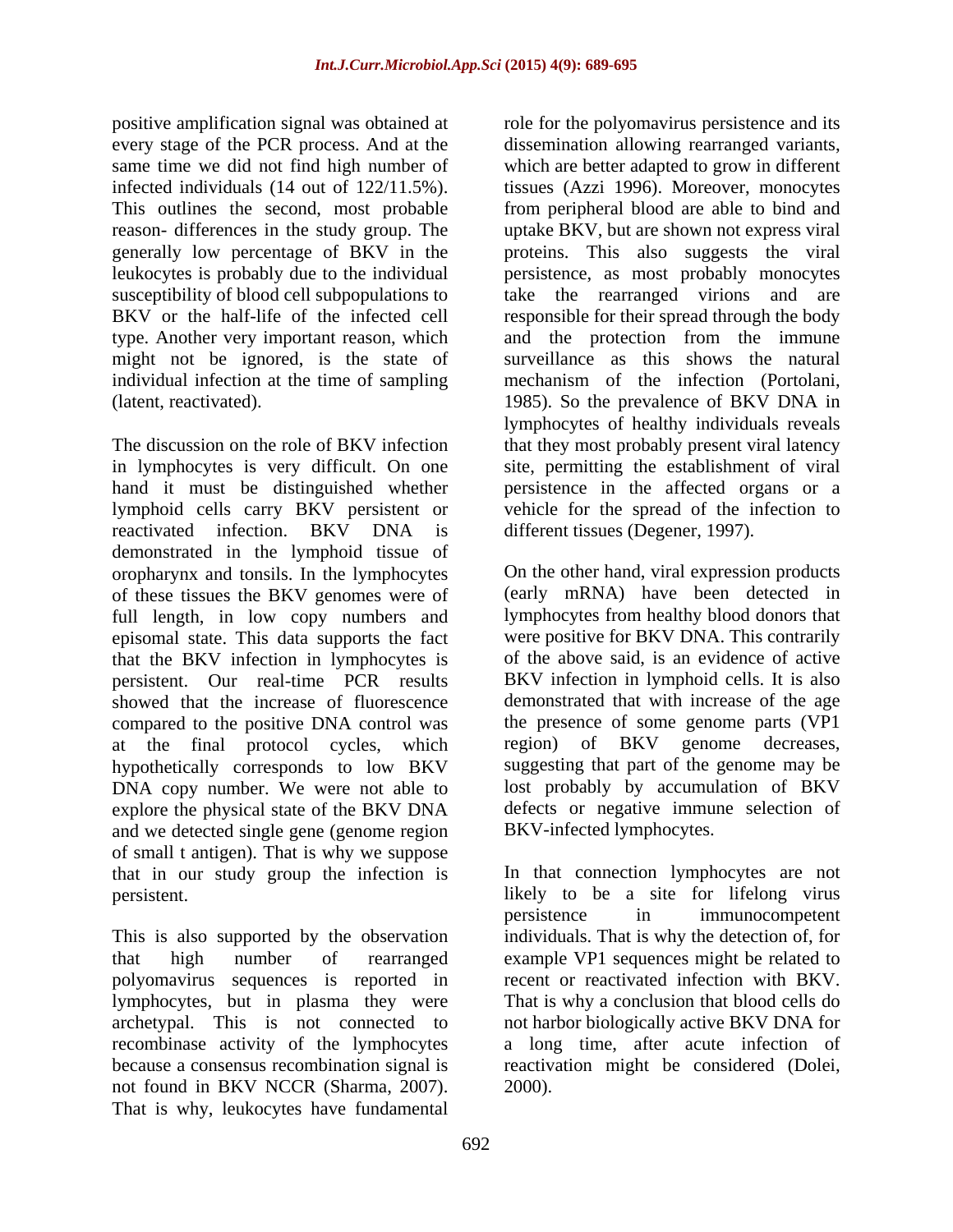| Table.<br>$\sim$ DCD<br>LUX<br>of the $\Box$<br>$\circ$ teristics $\cdot$<br>Character. | set<br>∡CR primer |  |
|-----------------------------------------------------------------------------------------|-------------------|--|
|                                                                                         |                   |  |

| <b>Name</b> | $5' \rightarrow 3'$ LUX sequences                              | Position Ta <sup>1</sup> Size <sup>2</sup> |
|-------------|----------------------------------------------------------------|--------------------------------------------|
|             | BK virus (strain Dunlop); GenBank accession number V0 1108     |                                            |
|             | BKLUX-1 cacacaTCTAAGCCAAACCACTGTGTG-FAM <sup>3</sup> 4708-4728 |                                            |
|             | BKLUX-2 TTGGATAGATTGCTACTGCATTGA                               | 4735-4759 60°C 51bp                        |

Note: in bold symbols: six nucleotide tail quencher; 1Optimized annealing temperature; 2Size of the amplified PCR product; 3Reporter fluorophore (6-carboxyfluorescein, acronym "FAM")

> **Figure.1** LUX real-time PCR for the detection of BKV sequences in human peripheral blood leukocytes



**A.** Amplification plot of the BKV DNA control and the DNA obtained from leukocytes: 1.Positive amplification signal of the BKV DNA control (Ct=10); 2. Positive amplification signals from the DNAs of some leukocytes  $(Ct=39; Ct=42;$  generally low copy numbers); 3.Negative amplification signal of negative leukocytic DNAs and the negative control; **B.** Melting curve analysis of the PCR product of the positive BKV DNA control (Tm  $\sim$  78°C); **C.** Melting curve analysis of a positive leukocytic DNA for BKV sequences  $\left(\sim 78^{\circ}\text{C}\right)$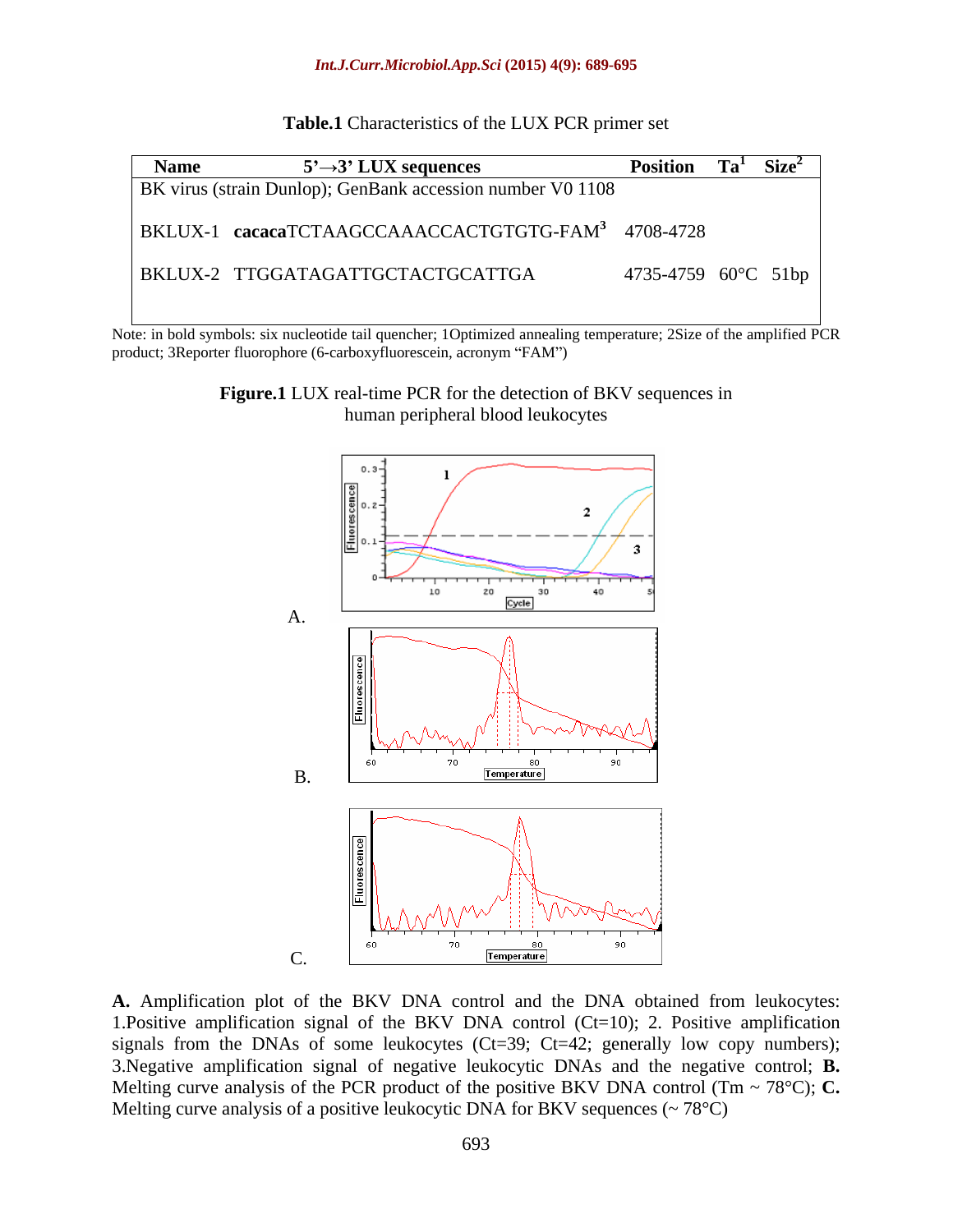Apart from that the transmission of BKV, References among human population is not clear. Given the upper discussion, the transmission of BKV virions via blood products becomes disputable. If the lymphocytes, contain low copy numbers of BKV DNA in episomal state, the transfusion of blood might play possible role as a factor for transmission. But on the other hand, if lymphocytes and immunocompromised contain some only genome regions, which individuals 1996. J. Neurovirol. are not able to support active replication, the  $2(6):411-416$ . role of blood is questionable unless during a

It is clear that the detection of BKV DNA in B., Sinibaldi L., Orsi N., Detection lymphocytes has various aspects and is highly contradictory. But the localization of specimens of HIV-1 infected BKV DNA in lymphocytes by radioactive subjects. 1997. New Microbiol. in-situ hybridization, detection of mRNA and the indirect evidence for BKV Dolei A., Pietropaolo V., Gomes E., Di susceptibility of monocytes argues for regular blood cell tropism of the host. Another question is whether the BKV Degener A. M., Polyomavirus sequences in leukocytes are related to persistence in lymphocytes:

Most studies accentuate on the persistent type of BKV infection in lymphoid cells but the observation that the immunosuppressed patients have much higher rate of BKV infection in lymphocytes, reveals that the polyomaviruses JC and BK in lymphocytes might help the viremia, which is in contrary with the hypothesis for the involvement of the kidney for the passage of individuals. Developments in the virus in sera and the persistence of the infection. That is why, more specific studies,  $\frac{70}{6}$ must be carried out to distinguish the exact Hirsch H., Steiger J., Polyomavirus role of the lymphocytes in BKV infection.

The authors thank Dr. Rumen Popov, Center of Transfusion Hematology, Military G.1985. Restricted replication of BK Medical Academy, Sofia, for providing the virus in human lymphocytes. blood donor samples for the study.

### **References**

- Azzi A., De Santis R., Ciappi S., Leoncini F., Sterrantino G., Marino N., Mazzotta F., Lazslo,D., Fanci R., Bosi A., Human polyomaviruses DNA detection in peripheral blood leukocytes from immunocompetent and immunocompromised individuals.1996. J. Neurovirol.  $2(6):411-416.$
- time of reactivated or recent infection. C., Rizzuti V., Ameglio F., Cordiali Degener A. M., Pietropaolo V., Di Taranto Fei P., Caprilli F., Capitanio of JC and BK virual genome in specimens of HIV-1 infected subjects. 1997.New Microbiol. 20(2):115-122.
- persistent of active infection. The prevalence in lymphocytes from Taranto C., Ziccheddu M., Spanu A. M., Lavorino C., Manca M., and Degener A. M., Polyomavirus persistence in lymphocytes: prevalence in lymphocytes from blood donors and healthy personnel of a blood transfusion centre. 2000. J. Gen. Virol. 81:1967-1977.
	- Dorries K., Vogel E., Gunther S., and Czub S. 1994. Infection of human polyomaviruses JC and BK in peripheral blood leukocytes from immunocompetent individuals.Developments in Biological Standardization. 198:59- 70.
	- Hirsch H., Steiger J.,Polyomavirus BK.2003. The Lancet Inf. Dis. 3:611-623.
- **Acknowledgments** Portolani M., Piani M., Gazzanelli G., Borgatti M., Bartoletti A., Grossi M. P., Corallini A., Barbanti-Brodano G.1985. Restricted replication of BK virus in human lymphocytes. Microbiologica. 8(1):59-66.